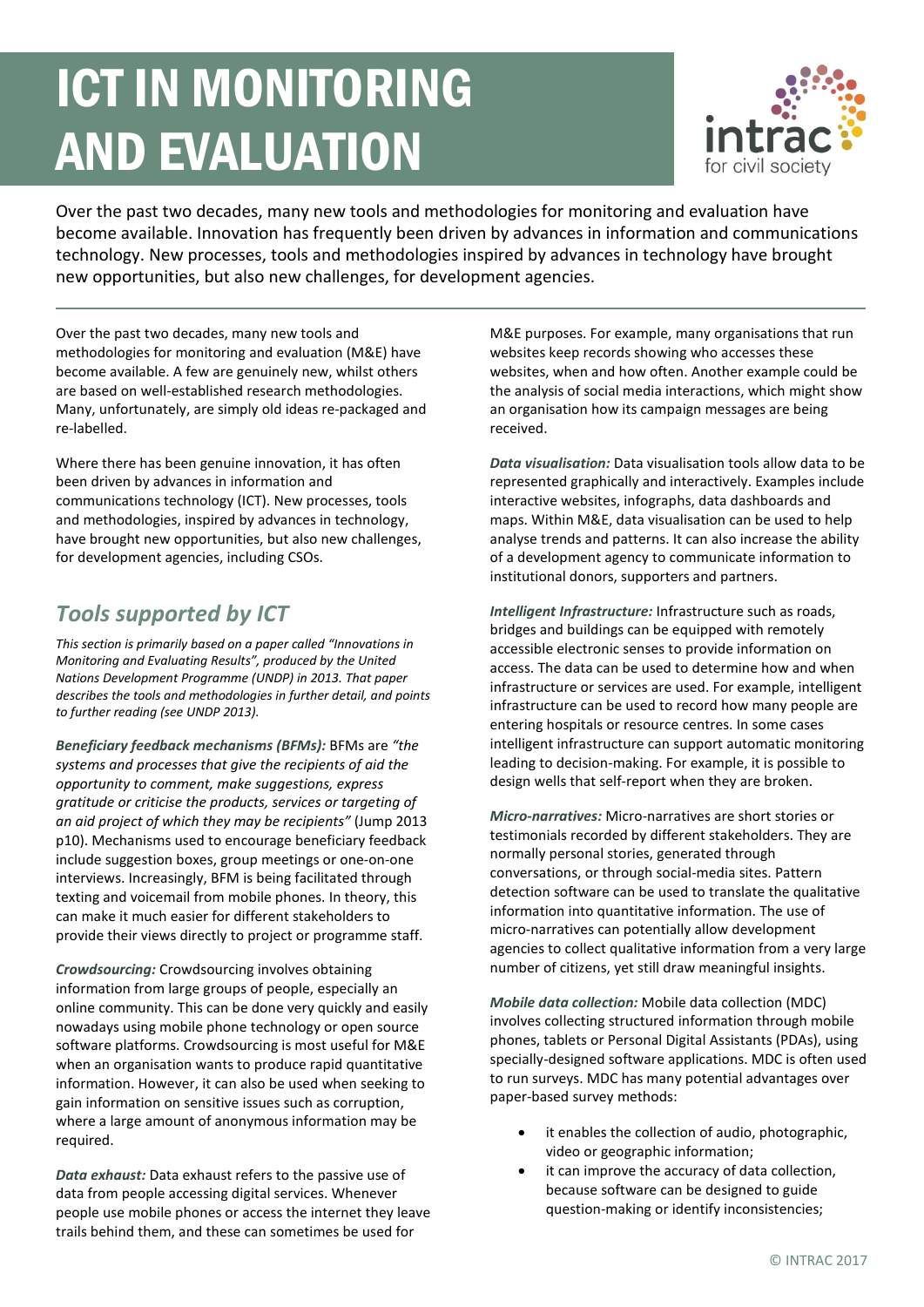- it means data collected during a survey can be processed immediately, and avoids the need for data to be entered twice – once on a paper sheet and once onto a centralised computer; and
- it allows for adaptations to sampling design or to questionnaire design – to be made in real-time, when data starts to come in.

INTRAC has recently worked on two projects that support mobile data collection. One project in Rwanda uses clinically trialled sensors, capable of diagnosing certain eye disorders, which is being used to evaluate the coverage of a primary eye-care programme. Another project involves the use of mobile apps to administer literacy tests.

*Real-time, simple reporting:* This means producing frequent reports, including text, pictures, audio recordings and videos, which can be generated and delivered through computers or mobile devices. Real-time, simple reporting can reduce formal reporting requirements for project managers, and can make reports more interesting. The power to record the faces and voices of beneficiaries can also help bring reports to life. Real-time reporting means project managers can provide more frequent updates, which can theoretically enhance real-time decision-making as well. Sometimes beneficiaries can be encouraged to engage in real-time reporting, using social media to give status updates of projects.

*Remote sensing:* Remote sensors can be used to observe distant targets using information from satellites or other airborne devices. This can be useful when access to an area is limited because of physical or security issues. Potentially, remote sensing can be used during humanitarian disasters when some locations become completely isolated. Remote sensing can also be used to observe major, physical changes in fields of work such as deforestation, climate change and natural resources. INTRAC has seen examples of where remote sensing has been used to assess roof construction within villages, in order to examine changes in economic status (where tin roofs are an indication of wealth).

## *When to use ICT-based solutions*

Civil society organisations (CSOs) have often been in the vanguard of organisations experimenting with new, ICTsupported solutions. However, organisations need to carefully consider when and where an innovation should be used. A recent UNDP project (UNDP 2013) has developed some criteria for guiding decisions on when to apply new innovations. These criteria can be summarised as follows.

- A key question is whether or not the innovation meets a clearly identified need. Just because something can be done does not mean it should be done. To be useful a new tool or methodology should meet a need that cannot not be met by more traditional or cheaper tools or methodologies.
- Another key issue is whether there is sufficient organisational capacity to understand, develop, implement and use the innovation. As far as ICT is

concerned, this includes having (or being able to access) the expertise needed to understand what technology is available and practical, and what are the likely costs and benefits.

- A third important issue is whether there is willingness (or power) to change established M&E practice. This is especially important for innovations that encourage the real-time collection and analysis of data. The value of real-time data will only be seen if learning and decision-making mechanisms are adjusted accordingly.
- An obvious question is whether there are sufficient resources for initial investment. Many technological innovations save time and money in the long-run, but most require money and expertise to be devoted at the start.
- If the innovation involves the active participation of different stakeholders then a key issue is whether or not there is sufficient incentive. For example, it is technically possible for any development agency to set up an online survey, using a platform such as Survey Monkey. But if the response rates are low because people are not motivated to participate, results may be inconclusive or misleading.

Decisions on whether or how to use ICT-supported tools and methodologies are usually based on some form of costbenefit assessment that weighs the potential benefits against the likely costs. If full costs and benefits are not known then one option is to trial new tools and methodologies in small pilot projects, before expanding further.

## *Opportunities and challenges*

Each of the different tools and methodologies described earlier in this paper has their own particular strengths and weaknesses. In general, however, the opportunities offered by ICT-inspired innovations within M&E can be summarised in three areas.

- Firstly, many of the innovations (e.g. BFMs, crowdsourcing, data exhaust, mobile data collection, real-time simple reporting) present opportunities for real-time information to be generated and analysed throughout a project or programme cycle from planning through to evaluation. This contrasts with more traditional methods of M&E that tend to be focused around baselines, mid-term reviews and final evaluations. Potential benefits include more regular testing of theories of change and more regular adaptation of plans. (ibid)
- **The second area concerns increased engagement of** citizens. Methods such as BFMs, crowdsourcing and micro-narratives encourage the more active participation of different stakeholders, and can open up new communication channels between projects / programmes and their intended beneficiaries. Other methods (e.g. data exhaust, intelligent infrastructure, remote sensing) enable many more stakeholders to be considered, although in these cases data collection is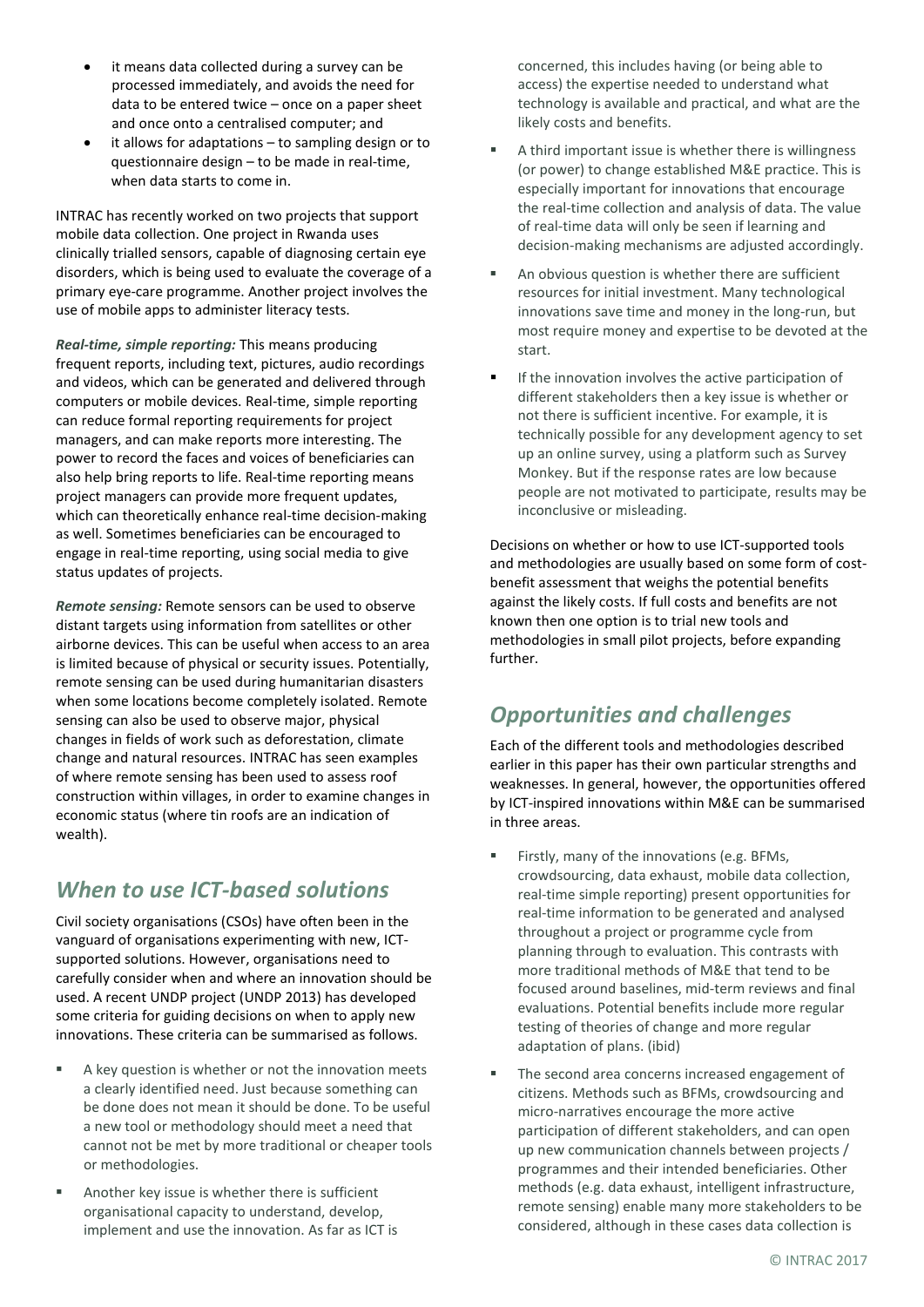more extractive, and stakeholders are merely passive suppliers of data (ibid).

**F** Thirdly, some innovations can help improve the quality or consistency of data. This is done by building quality control into the tool or methodology (e.g. mobile data collection) or by enabling new methods of data collection that can be triangulated against data generated through more-established methods.

#### Some of the main common challenges are as follows.

- The nature of innovation means that new challenges will always emerge. Therefore, the first organisations to pilot or use new innovations need to learn quickly and pass this information on to others.
- **Access to technology often follows existing** inequalities, such as wealth, gender or geographic inequalities. Therefore, technology-based M&E may not reach the most marginalised. For example, through its involvement in a recent pilot project, INTRAC observed that increasing access to BFMs via Short Message Service (SMS) texting could potentially exclude the most marginalised women in the project, as only those literate enough to write an SMS, and wealthy enough to own a handset separately from their husbands, could engage.
- Participation is generally acknowledged as a good thing within M&E, although it has long been recognised that it can be difficult to manage. Vastly increasing participation through innovative tools and methodologies may also vastly increase expectations, and new processes and mechanisms may need to be put in place to ensure that participation does not merely become data extraction (Raftree 2012).
- Innovative methodologies such as BFMs, crowdsourcing and micro-narratives may also open up the potential for unwelcome or abusive opinions to be aired. Social monitoring sites are not always easy to

handle, and organisations new to the field need to develop ways to handle unwanted or unwelcome contributions.

- Many established M&E methodologies require careful sampling to ensure that results or opinions reflect wider populations. There is a danger that the appeal of getting information from large numbers of respondents will overshadow the need to ensure that they are representative of the wider population. Big data does not necessarily mean good data.
- When describing the ideal 'learning' NGO, Britton (1998, p4) draws a distinction between:
	- o *information:* the raw material of facts, opinions and ideas;
	- o *knowledge:* systematically organised information which, by the processes of analysis, comparison, testing and generalising, can be used to answer complex questions; and
	- o *wisdom:* uniting the facts and insights of knowledge with the fruits of experience in a way which can usefully guide action.

Whilst many innovative methodologies generate a large amount of *information,* and some (e.g. data visualisation) can support enhanced *knowledge,* it is important to recognise that the ultimate aim is to enhance *wisdom*. It is therefore important to recognise and support the human capacities needed to translate information into knowledge and wisdom. ICT innovations can only take an organisation so far when it comes to data analysis.

Finally, there are new ethical issues that need to be addressed with new innovations. These are perhaps most important when dealing with issues around passive data collection, such as data exhaust and remote sensing, where it may not be feasible or practical for participants to give consent to their information being used.

#### *Further reading and resources*

The paper *Innovations in Monitoring and Evaluating Results* (see UNDP 2013) contains information on all the innovations covered in this paper in further detail. A useful summary of debates around mobile data collection can be found at the Better Evaluation website a[t http://betterevaluation.org/evaluation-options/mobile\\_data\\_collection.](http://betterevaluation.org/evaluation-options/mobile_data_collection) A paper on beneficiary feedback mechanisms, based on a literature review (see Jump 2013) also contains a chapter on the role of technology in BFMs.

Probably the best-known crowdsourcing platform in the social development sphere can be found a[t www.ushahidi.com](http://www.ushahidi.com/)

### *References*

- Britton, B (1998). *The Learning NGO.* Occasional Papers Series no. 17. INTRAC, July 1998.
- Jump, L (2013). *Beneficiary Feedback Mechanisms: A literature review.* Development Initiatives, April 2013.
- Raftree, L. (2012). *12 Tips on Using ICTs for Social Monitoring and Accountability.*
- UNDP (2013). *Innovations in Monitoring & Evaluating Results*. United Nations Development Programme, November 2013.